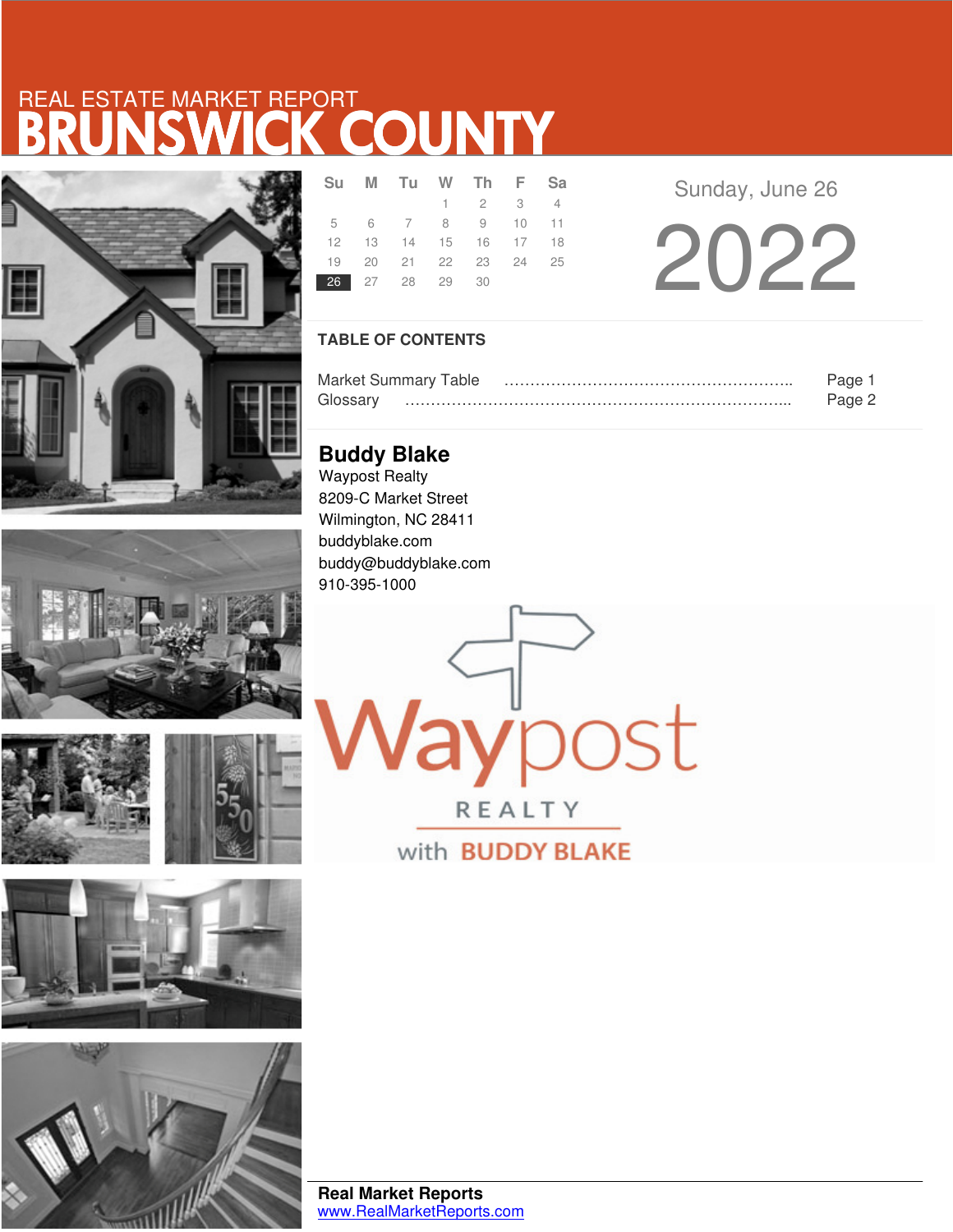# BRUNSWICK COUNTY REAL ESTATE MARKET REPORT

## Sunday, June 26, 2022

## Buddy Blake

buddy@buddyblake.com Waypost Realty 910-395-1000

|                                                                                           | <b>ABSORPTION RATE</b><br>754 PENDING <sup>[2]</sup><br>$274$ OFF-MARKET (last 6 mos) <sup>[3]</sup><br><b>MARKET SUMMARY TABLE</b><br>(months of inventory) |                 |        |                             |                                        |                         |               |                         |                 |                |                             |                                         |                                      |                                        |                               |                  |
|-------------------------------------------------------------------------------------------|--------------------------------------------------------------------------------------------------------------------------------------------------------------|-----------------|--------|-----------------------------|----------------------------------------|-------------------------|---------------|-------------------------|-----------------|----------------|-----------------------------|-----------------------------------------|--------------------------------------|----------------------------------------|-------------------------------|------------------|
| $A = Average Value$<br><b>618 ACTIVE [1]</b><br>M = Median Value<br>$N/A = Not Available$ |                                                                                                                                                              |                 |        |                             | $2224$ SOLD/CLOSED (last 6 months) [4] |                         |               |                         |                 |                |                             |                                         |                                      |                                        |                               |                  |
| Low                                                                                       | <b>Price Range</b><br><b>High</b>                                                                                                                            | <b>Num</b><br># |        | Days<br>on<br><b>Market</b> | <b>Current</b><br>List<br><b>Price</b> | <b>Num</b><br>#         | Pend<br>Ratio | <b>Num</b><br>$\#$      | <b>Num</b><br># |                | Days<br>on<br><b>Market</b> | <b>Original</b><br>List<br><b>Price</b> | <b>Final</b><br>List<br><b>Price</b> | Sold/<br><b>Closed</b><br><b>Price</b> | List-<br><b>Sale</b><br>Ratio | Est.<br>Mos.     |
| \$0                                                                                       | \$199,999                                                                                                                                                    | 3               | Α<br>M | 120<br>53                   | \$177,050<br>184,900<br>\$             | 7                       | 70%           | 10                      | 42              | Α<br>M         | 30<br>7                     | \$174,242<br>179,250<br>\$              | \$169,742<br>\$170,950               | 164,824<br>\$<br>169,700<br>\$         | 97%<br>99%                    | 0.4              |
| \$200,000                                                                                 | \$399,999                                                                                                                                                    | 196             | Α<br>M | 37<br>30                    | 336,008<br>\$<br>343,648<br>S.         | 501                     | 72%           | 107                     | 1,091           | Α<br>M         | 27<br>$6\phantom{1}6$       | 309,869<br>\$<br>\$309,475              | \$ 310,646<br>\$ 309,900             | \$ 311,197 100%<br>\$ 314,710 102%     |                               | 1.1              |
| \$400,000                                                                                 | \$599,999                                                                                                                                                    | 186             | Α<br>M | 42<br>25                    | 487,658<br>\$<br>480,820<br>\$         | 167                     | 47%           | 72                      | 591             | Α<br>M         | 33<br>7                     | 488,795<br>\$<br>485,000<br>\$          | \$488,114<br>\$485,965               | 488,069<br>\$<br>480,000<br>\$         | 100%<br>99%                   | 1.9              |
| \$600,000                                                                                 | \$799,999                                                                                                                                                    | 85              | A<br>M | 34<br>25                    | 706,650<br>\$<br>\$700,000             | 37                      | $30\%$        | 32                      | 245             | Α<br>M         | 34<br>8                     | 685,404<br>\$<br>\$679,000              | \$681,346<br>\$675,000               | 681,941<br>\$<br>\$675,000             | 100%<br>100%                  | 2.1              |
| \$800,000                                                                                 | \$999,999                                                                                                                                                    | 45              | Α<br>M | 40<br>38                    | 897,196<br>\$<br>875,000<br>\$         | 18                      | 29%           | 19                      | 126             | Α<br>M         | 30<br>11                    | 887,235<br>\$<br>875,000<br>\$          | \$ 887,784<br>\$875,000              | 880,528<br>\$<br>\$875,000             | 99%<br>100%                   | 2.1              |
| \$1,000,000                                                                               | \$1,199,999                                                                                                                                                  | 23              | A<br>M | 50<br>31                    | \$1,133,839<br>\$1,149,900             | 9                       | 28%           | 10                      | 39              | Α<br>${\sf M}$ | 44<br>8                     | \$1,151,808<br>\$1,150,000              | \$1,132,751<br>\$1,150,000           | \$1,100,849<br>\$1,100,000             | 97%<br>96%                    | 3.5              |
| \$1,200,000                                                                               | \$1,399,999                                                                                                                                                  | 25              | Α<br>M | 40<br>26                    | \$1,279,676<br>\$1,298,000             | 7                       | 22%           | 7                       | 34              | Α<br>M         | 68<br>13                    | \$1,325,588<br>\$1,299,500              | \$1,311,000<br>\$1,299,500           | \$1,283,049<br>\$1,260,000             | 98%<br>97%                    | 4.4              |
| \$1,400,000                                                                               | \$1,599,999                                                                                                                                                  | 14              | A<br>M | 44<br>34                    | \$1,499,500<br>\$1,497,500             | $\overline{2}$          | 13%           | 4                       | 20              | Α<br>M         | 47<br>$\overline{4}$        | \$2,112,825<br>\$1,495,000              | \$1,473,550<br>\$1,485,000           | \$1,460,200<br>\$1,450,000             | 99%<br>98%                    | 4.2              |
| \$1,600,000                                                                               | \$1,799,999                                                                                                                                                  | 9               | Α<br>M | 29<br>29                    | \$1,721,778<br>\$1,700,000             |                         | 10%           | $\overline{2}$          | 10              | Α<br>Μ         | 35<br>24                    | \$1,785,900<br>\$1,757,500              | \$1,726,200<br>\$1,712,500           | \$1,661,900<br>\$1,649,500             | 96%<br>96%                    | 5.4              |
| \$1,800,000                                                                               | \$1,999,999                                                                                                                                                  | 10              | A<br>M | 55<br>60                    | \$1,901,055<br>\$1,899,999             |                         | 9%            | $\overline{\mathbf{c}}$ | 9               | Α<br>${\sf M}$ | 38<br>37                    | \$1,919,878<br>\$1,949,000              | \$1,908,822<br>\$1,900,000           | \$1,867,527<br>\$1,850,000             | 98%<br>97%                    | 6.7              |
| \$2,000,000                                                                               | \$2,199,999                                                                                                                                                  | 9               | Α<br>M | 73<br>30                    | \$2,131,778<br>\$2,149,000             |                         | 10%           | $\overline{0}$          | $\overline{2}$  | Α<br>M         | 18<br>18                    | \$2,250,000<br>\$2,250,000              | \$2,250,000<br>\$2,250,000           | \$2,163,500<br>\$2,163,500             | 96%<br>96%                    | 27               |
| \$2,200,000                                                                               | \$2,399,999                                                                                                                                                  | 5               | A<br>M | 140<br>143                  | \$2,309,197<br>\$2,300,000             |                         | 17%           | 3                       | $\overline{2}$  | Α<br>M         | 6<br>6                      | \$2,252,500<br>\$2,252,500              | \$2,252,500<br>\$2,252,500           | \$2,302,500<br>\$2,302,500             | 102%<br>102%                  | 15               |
| \$2,400,000                                                                               | \$2,599,999                                                                                                                                                  | 3               | Α<br>M | 21<br>22                    | \$2,463,333<br>\$2,490,000             | 0                       |               | 1                       | $\overline{2}$  | Α<br>M         | 9<br>9                      | \$2,595,000<br>\$2,595,000              | \$2,595,000<br>\$2,595,000           | \$2,462,500<br>\$2,462,500             | 95%<br>95%                    | 9                |
| \$2,600,000                                                                               | \$2,799,999                                                                                                                                                  | $\theta$        |        |                             |                                        | $\overline{\mathbf{c}}$ | N/A           | $\overline{\mathbf{c}}$ |                 | Α<br>${\sf M}$ | 2<br>$\overline{c}$         | \$2,699,000<br>\$2,699,000              | \$2,699,000<br>\$2,699,000           | \$2,775,000 103%<br>\$ 2,775,000 103%  |                               | N/A              |
| \$2,800,000                                                                               | $^{+}$                                                                                                                                                       | 5               | Α<br>M | 332<br>351                  | \$5,841,000<br>\$6,100,000             | 0                       |               | 3                       | 10              | Α<br>Μ         | 15<br>8                     | \$3,368,900<br>\$3,275,000              | \$3,358,900<br>\$3,250,000           | \$3,305,100<br>\$3,225,000             | 98%<br>99%                    | 3                |
| <b>Market Totals</b>                                                                      |                                                                                                                                                              | 618             |        |                             |                                        | 754                     | 55%           | 274                     | 2224            |                |                             |                                         |                                      |                                        |                               | 1.7 <sub>z</sub> |
| <b>Market Averages</b>                                                                    |                                                                                                                                                              |                 |        | 43                          | \$709,432                              |                         |               |                         |                 |                | 30                          | \$508,969                               | \$502,004                            | \$499,901 100%                         |                               |                  |
|                                                                                           | <b>Market Medians</b>                                                                                                                                        |                 |        | 30                          | \$498,000                              |                         |               |                         |                 |                | $\overline{7}$              | \$396,112                               | \$395,000                            | \$395,000 100%                         |                               |                  |
|                                                                                           | Date Range (Off-Market & Sold) = 12/26/2021 to 06/26/2022<br><b>Favors Sellers</b><br><b>Favors Buyers</b>                                                   |                 |        |                             |                                        |                         |               |                         |                 |                |                             |                                         |                                      |                                        |                               |                  |

Data believed to be accurate but not guaranteed.

Status = [1] Active; [2] Pending; [3] Cancelled, Expired, Withdrawn; [4] Closed

County = Brunswick

Sub-Type = Single Family Residence